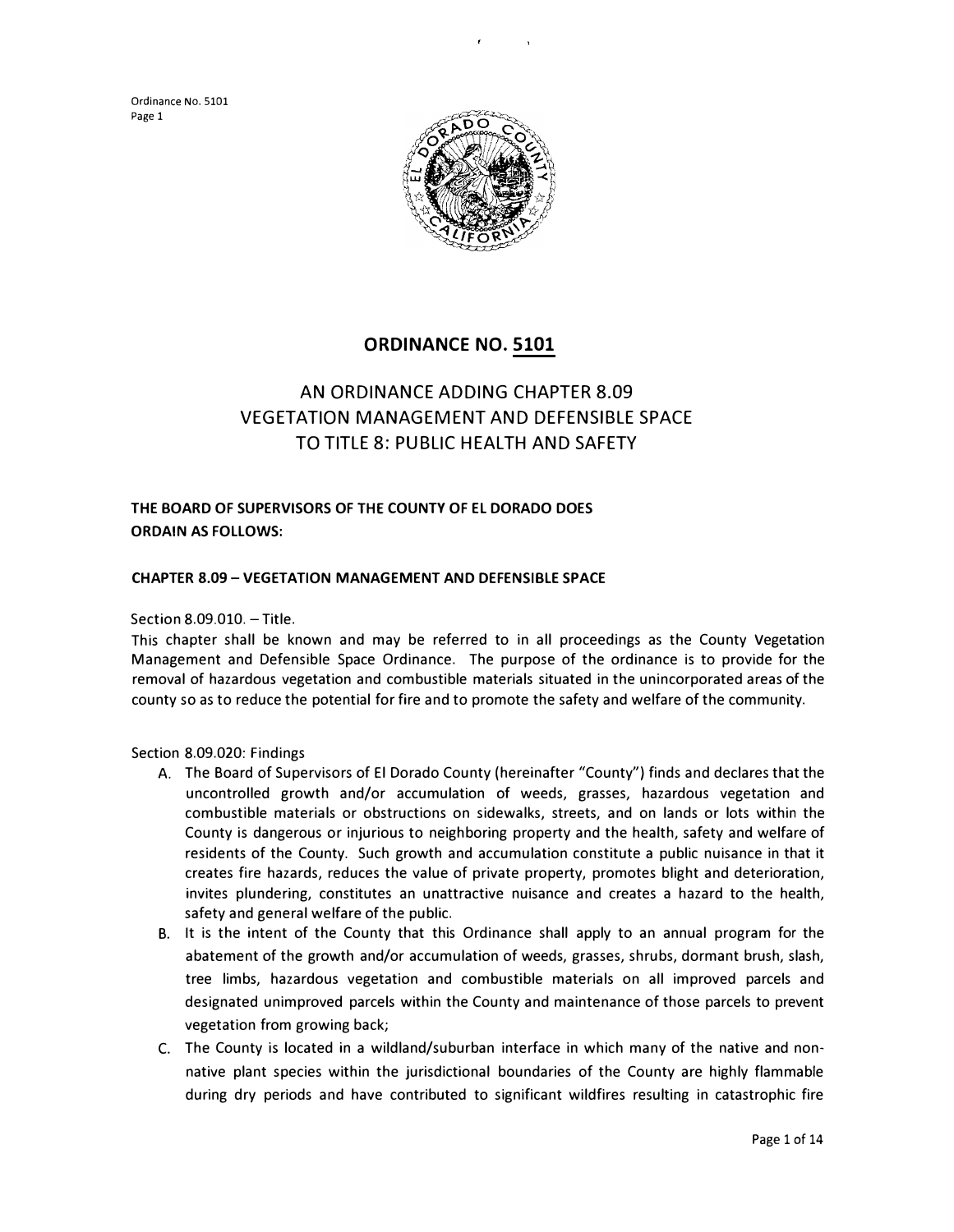losses to life, property and the environment. The risk of significant wildfires continues to increase for numerous reasons.

- D. The County has a diverse and complex landscape which includes mountains, forests and other brush, or grass covered wildlands which have the potential to fuel a catastrophic fire event;
- E. Of paramount importance to the Board of Supervisors and the citizens of the County is the protection of lives and property from the threat of fire and the safety of fire and law enforcement personnel during wildfires;
- F. It is the purpose of this Ordinance to establish a hazardous vegetation and combustible material abatement program that protects the lives and property of the citizens of the County and;
- G. It is the County's intent to make fire safe communities, thus giving citizens better opportunities for affordable fire insurance.

# Section 8.09.030: Definitions

*Accumulation of Weeds, Grasses, Hazardous Vegetation and Combustible Materials* means allowing the growth of weeds, grasses, hazardous vegetation and accumulation of combustible materials as defined below.

*Combustible Material* means accumulation of garbage, rubbish, waste or material of any kind other than hazardous vegetation that is flammable and endangers the public safety by creating a fire hazard.

*Defensible Space* means a defensible space, in the context of fire control, is a natural and/or landscaped area around a structure that has been maintained and designed to reduce fire danger.

*Enforcement Officials – A fire chief or chief administrative officer or her/his designee.* 

*Fire Chief* means the Chief of any fire department/district located wholly or partially located in El Dorado County.

*Garbage* includes, but is not limited to, the following: waste resulting from the handling of edible foodstuffs or resulting from decay, and solid or semisolid putrescible waste, and all other mixed, nonrecyclable wastes which are generated in the day-to- day operation of any business, residential, governmental, public or private activity, and may include paper, plastic, or other synthetic material, food or beverage containers.

*Hardwood* generally indicates trees which have broad leaves - deciduous trees (such as oak, alder, dogwood, and madrone).

*Hazardous Vegetation* means vegetation that is flammable and endangers the public safety by creating a fire hazard including but not limited to seasonal and recurrent weeds, stubble, brush, dry leaves, needles, tumbleweeds, chaparral, sagebrush, manzanita, and under growth vegetation.

*Improved Parcel* means a portion of land of any size, the area of which is determined by the Assessor's maps and records and may be identified by an Assessor's Parcel Number upon which a structure is located.

*Real Estate Transaction* means the transfer of property between individuals or entities.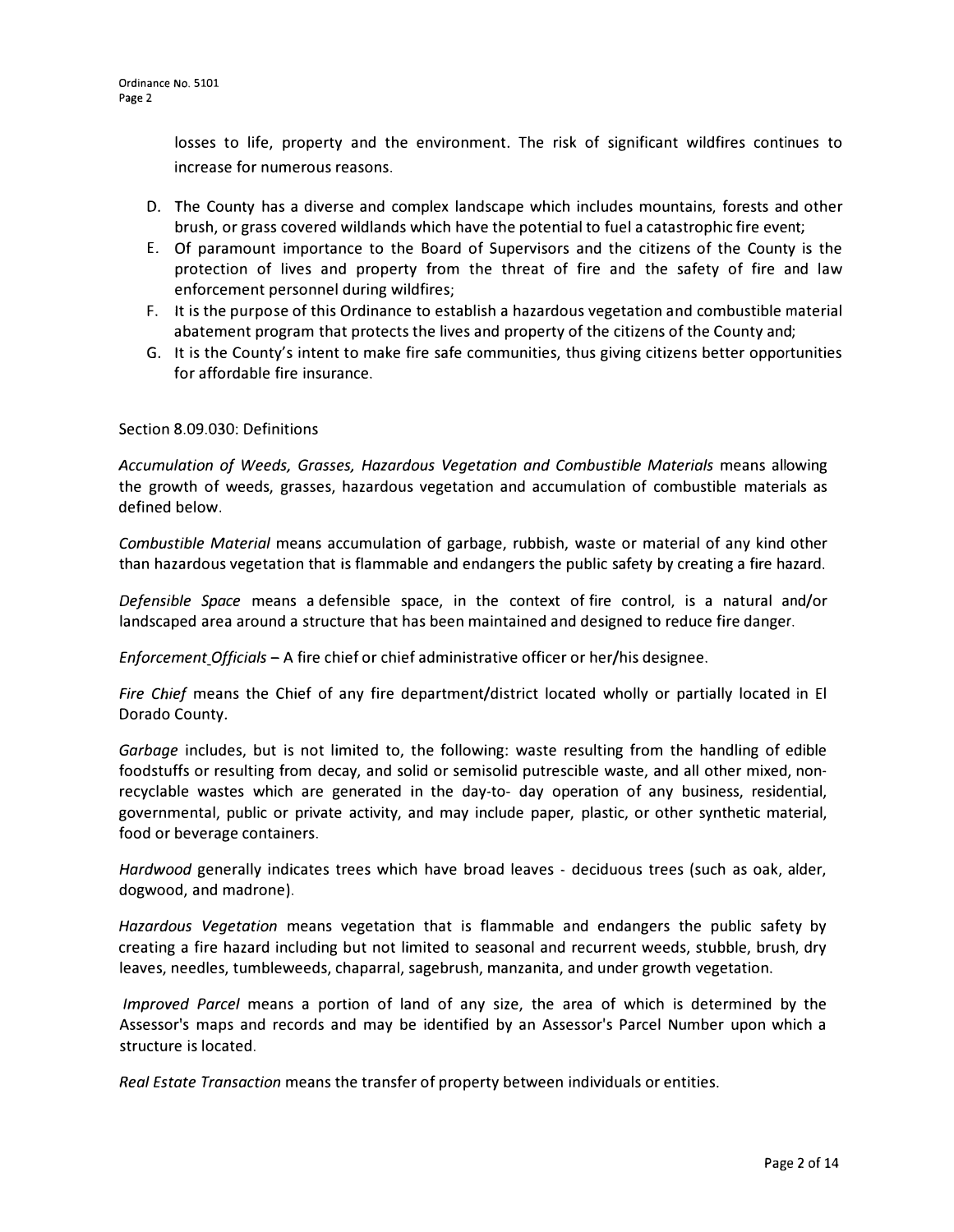*Rubbish* includes, but is not limited to, non-putrescible wastes, such as paper, cardboard, grass clippings, tree or shrub trimmings, leaves and needles, wood chips used in landscaping or within five feet of a structure, bedding, crockery, rubber tires, construction waste and similar waste materials.

*Slash* means the woody debris remaining on the ground after fuels management work: slash including but not limited to trees tops, branches, bark, chunks, cull logs, uprooted stumps, and uprooted trees.

*Softwood* means the wood from a conifer (such as pine, cedar, fir, or spruce) as distinguished from that of broadleaved trees.

*Structure* means the term "structures," as used in this chapter, is defined to include buildings which qualify for occupancy per the County building code, such as residential dwellings (which includes trailers and mobile homes, whether situated in a park or installed on private property), commercial buildings, industrial buildings, government buildings, and any accessory buildings thereto deemed appropriate for a site address by the County Surveyor. Any shed, pump house or any enclosure that is 120 square feet or less in floor area is exempt.

*Unimproved Parcel* means land of any size, the area of which is determined by the Assessor's maps and records and may be identified by an Assessor's Parcel Number upon which no structure is located.

*Vegetation* means plants considered collectively, especially those found in a particular area or habitat. For the purposes of this ordinance any tree less than 6 inches in diameter is considered vegetation.

*Waste* means waste means all putrescible and non-putrescible solid, semi-solid, and liquid wastes, including residential, commercial, and municipal garbage, trash, refuse, paper, rubbish, ashes, industrial wastes, construction and demolition debris, discarded home and industrial appliances, manure, vegetable or animal solid and semi-solid wastes, and other discarded solid wastes and semisolid wastes.

*Weeds* include any of the following:

- 1. Weeds which bear seeds of a downy or wingy nature;
- 2. Brush, slash, or weeds which attain such hard growth as to become, when dry, a fire menace to adjacent improved property;
- 3. Weeds and grasses which are otherwise noxious;
- 4. Poison oak and poison ivy when the conditions of growth are such as to constitute a menace to the public health;
- 5. Dry grass, stubble, brush, or other flammable vegetation which endangers the public safety by creating a fire hazard.
- 6. Vegetation that is not pruned or is otherwise neglected so as to attain such large growth as to become, when dry, a fire menace to adjacent property.
- 7. A fuel ladder is a term for live or dead vegetation that allows a fire to climb up from the landscape or forest floor into the tree canopy. Common fuel ladders include tall grasses, shrubs, and tree branches, both living and dead.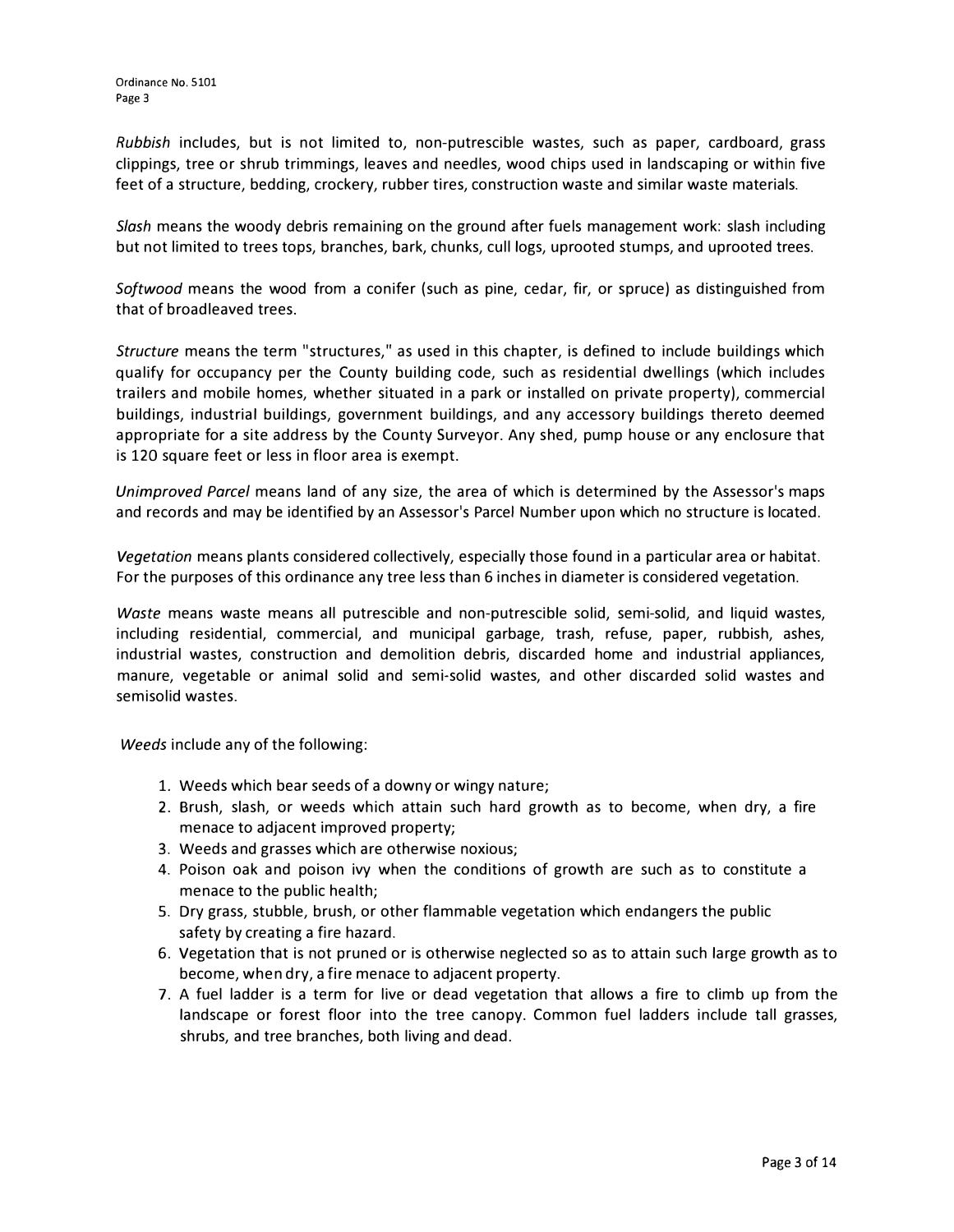Section 8.09.040: California Environmental Quality Act (CEQA)

The subject project is Categorically Exempt (Class 4) from provisions of CEQA, pursuant to Section 15304 of the CEQA guidelines.

Section 8.09.050: Legal Authority for the County Ordinance

The County has the legal authority to adopt the provisions contained in this Ordinance as specified below:

- A. The *California Health and Safety Code,* Part 5 Sections 14875-14931, which provides that an accumulation of weeds, grasses, hazardous vegetation and other combustible material may be declared a public nuisance, and provides guidelines for enforcement and abatement by the County of such nuisance as fire hazards, and payment of such abatement costs incurred by the County to remove such hazardous vegetation and combustible material. This Code also and provides for penalties for violations of this Ordinance by property owners.
- B. The *California Fire Code* Title 24, Part 9, Chapter 3, Section 304.1.2 and Section 1103.2.4 prohibits combustible waste material creating a fire hazard on vacant lots or open space, which California Fire Code has been adopted by the County.
- C. The *California Code of Regulations Code,* 14 C.C.R., Sections 1270.01-1276.03.
- D. The *California Public Resources Code* Section 4291 which requires a person or entity that owns, leases, controls, operates, or maintains a building or structure in, upon, or adjoining a mountainous area, forest-covered lands, brush-covered lands, grass covered lands, or land that is covered with flammable material, to maintain defensible space of 100 feet from each side and from the front and rear of the structure, and which provides for required fuel modification so as to ensure that a wildfire burning under average weather conditions would be unlikely to ignite the structure on the property.
- E. *Government Code* Section 25845 and 25845.5 which provide that the board of supervisors may establish procedures for the abatement of a nuisance and regarding enforcement mechanisms available for the County to ensure that the costs incurred by the County in abating the nuisance consisting of accumulation of weeds, grasses, hazardous vegetation and other combustible materials are recovered from the property owner who fails to abate such nuisance after notice from the County to do so.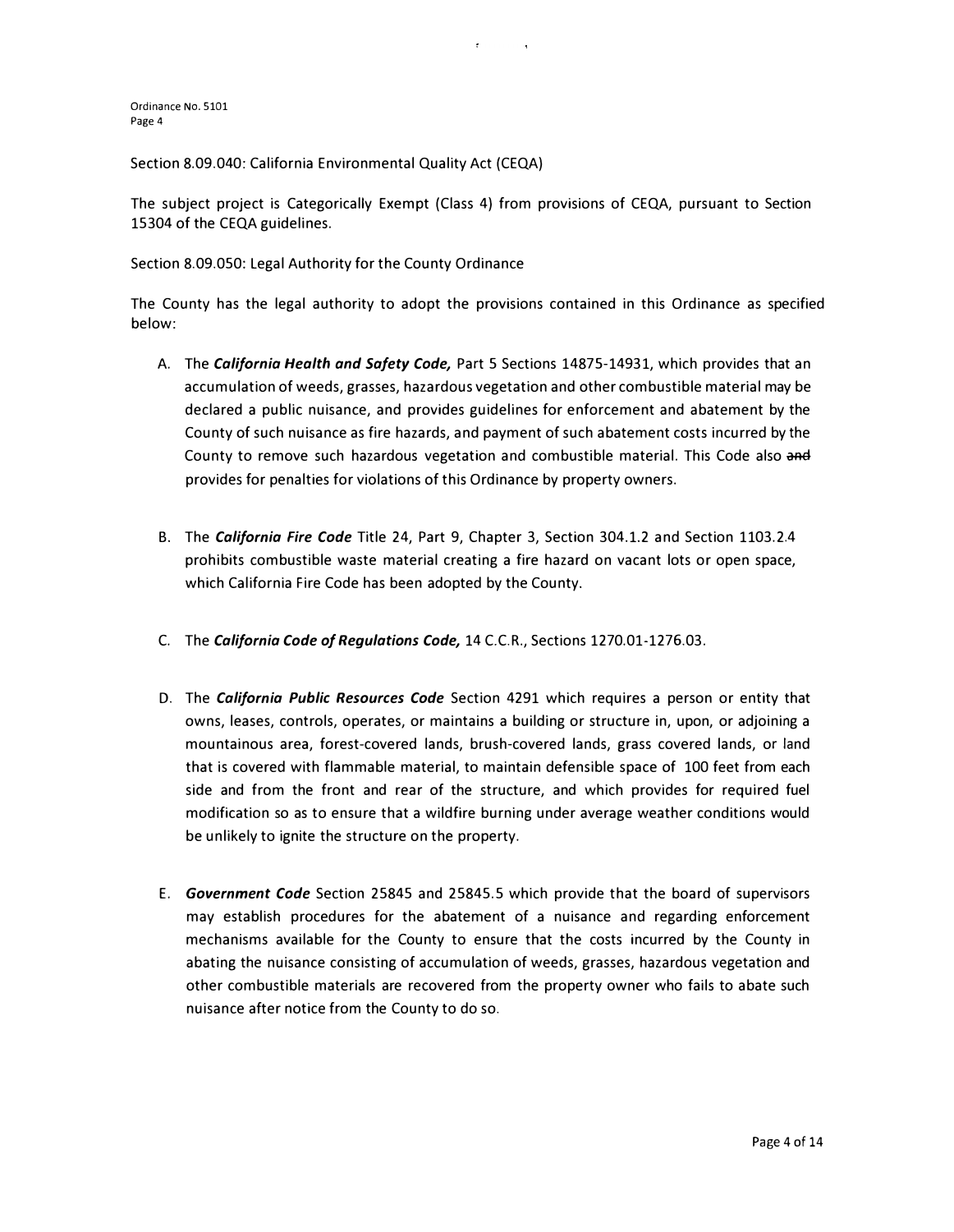Section 8.09.060: Prohibited Conduct

A person shall not dump, nor permit the dumping of weeds, grasses, hazardous vegetation, refuse, or other combustible material, nor shall a person permit the accumulation of weeds, grasses, hazardous vegetation, refuse, or other combustible material on that person's property or on any other property so as to constitute a fire hazard.

Section 8.09.070: Duty to Remove and Abate Hazardous Vegetation and Combustible Material

- A. It shall be the duty of every owner, occupant, and person in control of any parcel of land or interest therein, which is located within the County to remove, or abate, all hazardous vegetation and combustible material, which constitutes a fire hazard which may endanger or damage neighboring property.
- B. The owner, lessee or occupant of buildings, grounds, or lots within the County shall remove from such property and adjacent streets all waste, garbage, rubbish, weeds, hazardous vegetation or other combustible materials growing or accumulated thereon in accordance with the procedures and methods prescribed in this Ordinance and by the enforcement official.
- C. This ordinance creates minimum rules for vegetation management in the County. Any legal entity, if it wishes, can adopt vegetation management regulations that provide for rules that are more restrictive than the County's. The County with local and/or state partners will conduct inspections in selected areas or in response to residential complaints.
- D. Any Home Owners Association (HOA), Lighting & Landscape District, Subdivision Development, Special District, or other entity that has a developed and approved Wildland Fire Safe Plan in accordance with the County's General Plan requirement, shall be granted a reasonable amount of time to comply with this ordinance not to exceed five (5) years from the date which this ordinance was approved and ratified by the Board of Supervisors.
- E. Prior to the close of any real estate sales transaction within the County, the requirements for property owners to comply with the vegetation management ordinance shall be disclosed to all potential property owners.
- F. All improved Parcels, shall comply with the following requirements:
	- 1. A person or entity who owns, leases, controls, operates, or maintains a building or structure in, upon, or adjoining a mountainous area, forest-covered lands, brushcovered lands, grass-covered lands, or land that is covered with flammable material, shall at all times do all of the following: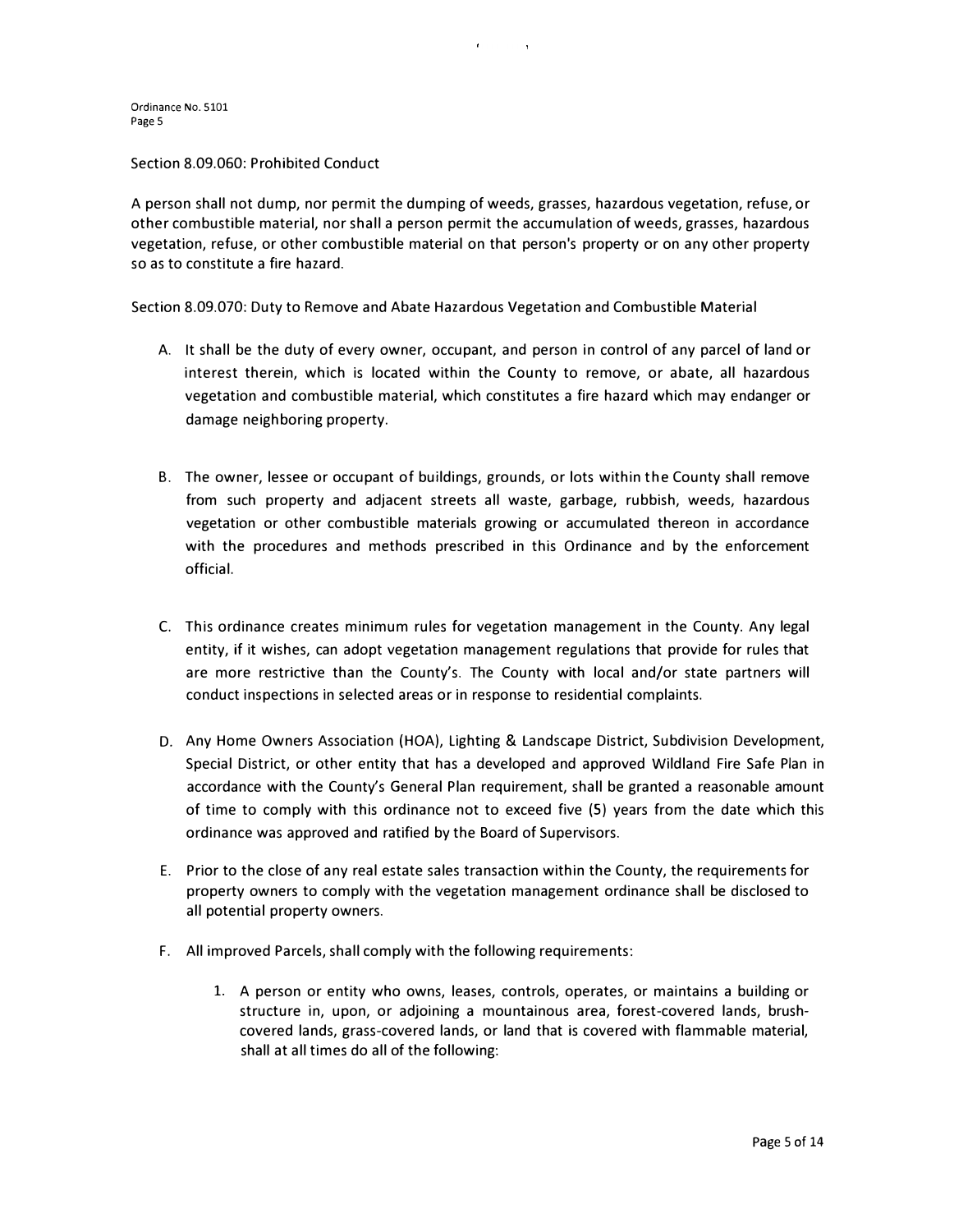- a. Maintain defensible space of 100 feet from each side and from the front and rear of the structure, but not beyond the property line except as provided in paragraph (2). The amount of fuel modification necessary shall take into account the flammability of the structure as affected by building material, building standards, location, and type of vegetation. Fuels shall be maintained in a condition so that a wildfire burning under average weather conditions would be unlikely to ignite the structure. This paragraph does not apply to single specimens of trees or other vegetation that are well-pruned and maintained so as to effectively manage fuels and not form a means of rapidly transmitting fire from other nearby vegetation to a structure or from a structure to other nearby vegetation.
- b. Consistent with fuels management treatment objectives, steps should be taken to minimize erosion. For the purposes of this paragraph, "fuel" means any combustible material, including petroleum-based products and wildland fuels.
- c. A greater distance than that required under paragraph (A) may be required by state law, local ordinance, rule, or regulation. Clearance beyond the property line may only be required if the state law, local ordinance, rule, or regulation includes findings that the clearing is necessary to significantly reduce the risk of transmission of flame or heat sufficient to ignite the structure, and there is no other feasible mitigation measure possible to reduce the risk of ignition or spread of wildfire to the structure.
- d. Clearance on adjacent property shall only be conducted following written consent by the adjacent landowner.
- e. Remove that portion of a tree that extends within 10 feet of the outlet of a chimney or stovepipe.
- f. Maintain a tree, shrub, or other plant adjacent to or overhanging a building free of dead or dying wood.
- g. Maintain the roof of a structure free of leaves, needles, or other vegetative materials.
- h. Before a new permit is final and before the certificate of occupancy a vegetation management inspection will need to be completed. Prior to constructing a new building or structure or rebuilding a building or structure damaged by a fire in an area subject to this section, the construction or rebuilding of which requires a building permit, the owner shall obtain a certification from the local building official that the dwelling or structure, as proposed to be built, complies with all applicable state and local building standards, including those described in subdivision (b) of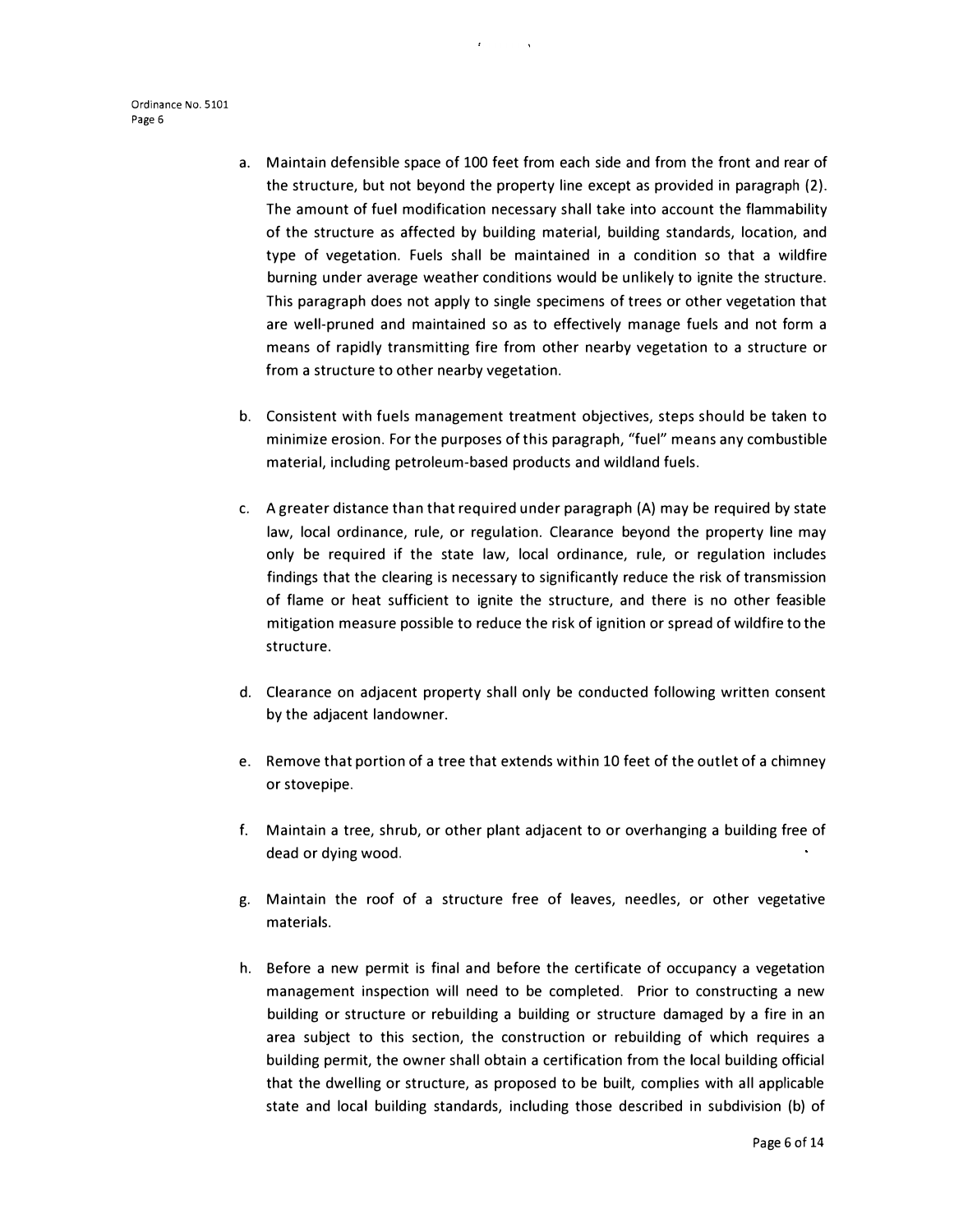Section 51189 of the Government Code, and shall provide a copy of the certification, upon request, to the insurer providing course of construction insurance coverage for the building or structure. Upon completion of the construction or rebuilding, the owner shall obtain from the local building official, who has authority, or designee a copy of the final inspection report that demonstrates that the dwelling or structure was constructed in compliance with all applicable state and local building standards, including those described in subdivision (b) of Section 51189 of the Government Code, and shall provide a copy of the report, upon request, to the property insurance carrier that insures the dwelling or structure.

- i. A person is not required under this section to manage fuels on land if that person does not have the legal right to manage fuels, nor is a person required to enter upon or to alter property that is owned by any other person without the written consent of the owner of the property.
- j. Except as provided in Section 18930 of the Health and Safety Code, the Board of Supervisors may adopt regulations exempting a structure with an exterior constructed entirely of nonflammable materials, or, conditioned upon the contents and composition of the structure, the enforcement official may vary the requirements respecting the removing or clearing away of flammable vegetation or other combustible growth with respect to the area surrounding those structures.
- k. Cultivated and useful grasses and pastures shall not be considered a public nuisance. However, if the County's enforcement official shall determine it necessary to protect adjacent improved property from fire exposure, an adequate firebreak may be required.
- I. The public and entities should be aware of rare plants areas, riparian areas, and raptor nesting trees on the property and try to avoid these sites.
- m. Good Neighbor and Neighborhood Protection Policy including Unimproved Parcels A one hundred (100) foot wide strip of land around flammable structure(s) located on an adjacent improved parcel (some or all of this clearance may be required on the adjacent improved parcel or the adjacent unimproved parcel depending upon the location of the structure on the improved parcel). For example, a structure could be within 70 feet of its property line. The adjacent property owner shall assist its neighbor by completing fuels management on another 30 feet to create a 100 foot strip of treated land.
- n. Improved and unimproved parcels adjacent to all roadways and determined by the county enforcement official (or designee) to be necessary for the safe ingress and egress to the area served by the roadway or fire access easement and the current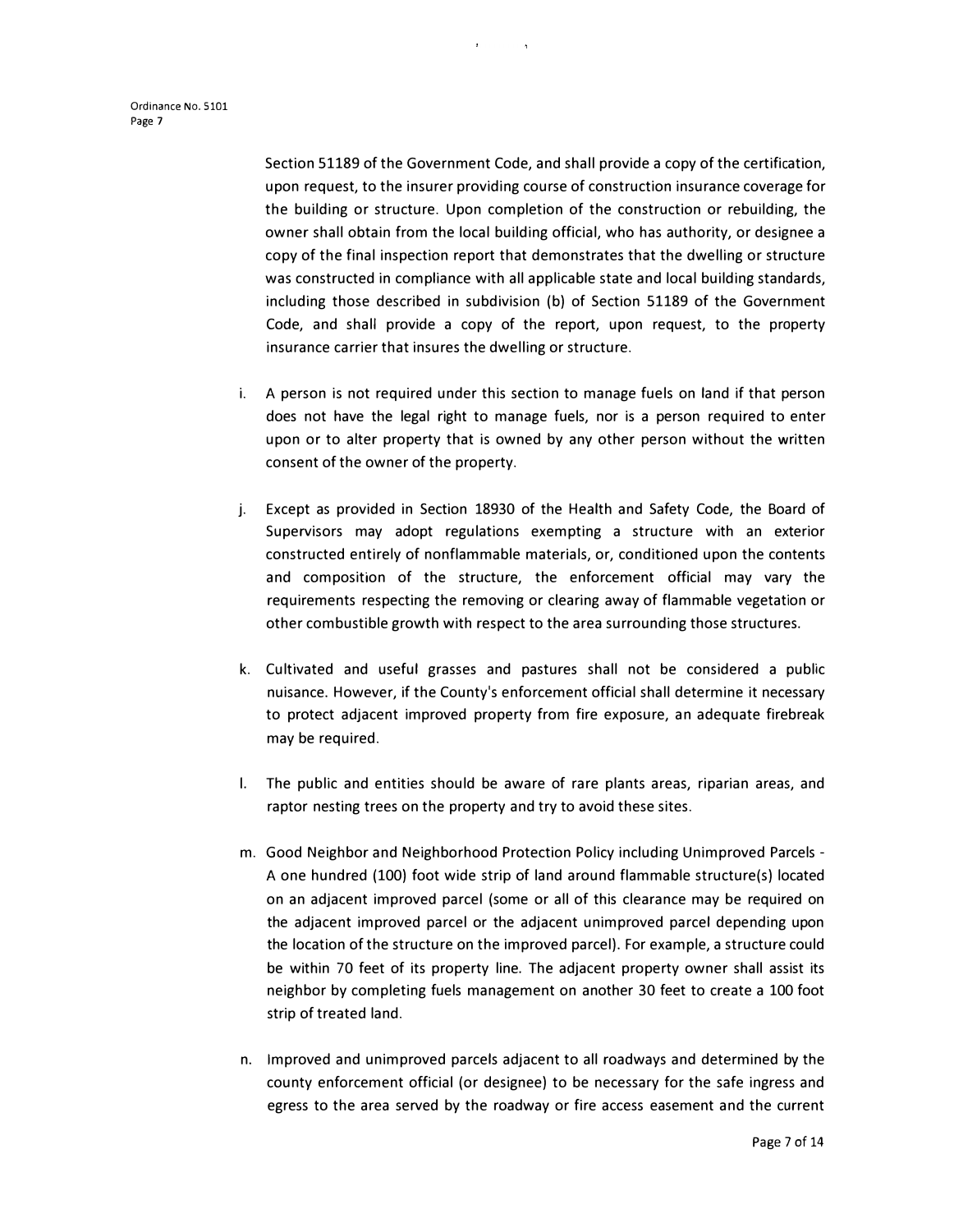condition of fuels on the improved or unimproved parcel is assessed by the county fire inspector as an extra hazardous fire condition must be treated or abated.

#### Section 8.09.080: Enforcement Officials

The enforcement official shall have authority to enforce this chapter and issue citations for violations. For purposes of this chapter, the "enforcement official" may be:

- A. The Chief of a Fire Department/District in El Dorado County or his/her designee;
- B. The Chief Administrative Officer or his/her designee.

#### Section 08.09.090: Inspection

- A. The enforcement official, or personnel acting under his or her direction, may enter upon private or public property whenever necessary to enforce or administer the provisions of this chapter; provided, however, that this right of entry and inspection shall not be construed to grant the right to enter into any dwelling or structure which may be located on the land. Should the County determine that there is a reasonable expectation of privacy of the property owner with respect to the dwelling unit to be inspected, the County may request an inspection warrant pursuant to the provisions of California Code of Civil Procedure section 1822.50 et seq., which warrant shall state the location which it covers and state the purposes of the inspection. When there is no reasonable expectation of privacy, such as with respect to an abandoned dwelling or building, the County's designated enforcement official may enter onto that property without a warrant in order to inspect the property for the purposes of determining whether the provisions of this Ordinance have been violated.
- B. When requested to help in the abatement of a property by CAL FIRE after a second noncompliant inspection, County staff or fire department/district staff, through completing a third inspection, will provide assistance to CAL FIRE to abate the property through the abatement language in this ordinance.

### Section 08.09.100: Enforcement

Violations of this Ordinance may be enforced pursuant to the legal authorities specified in Section 4 of this Ordinance following the procedures and timelines specified in Section 10 of this Ordinance. As an alternative to such enforcement procedures, the enforcement official retains the discretion to commence a meet and confer process with property owners determined to be in violation of this Ordinance to attempt to agree to a mutually acceptable method for abating the waste, vegetation and combustible material existing on such property. Nothing shall prohibit the enforcement official from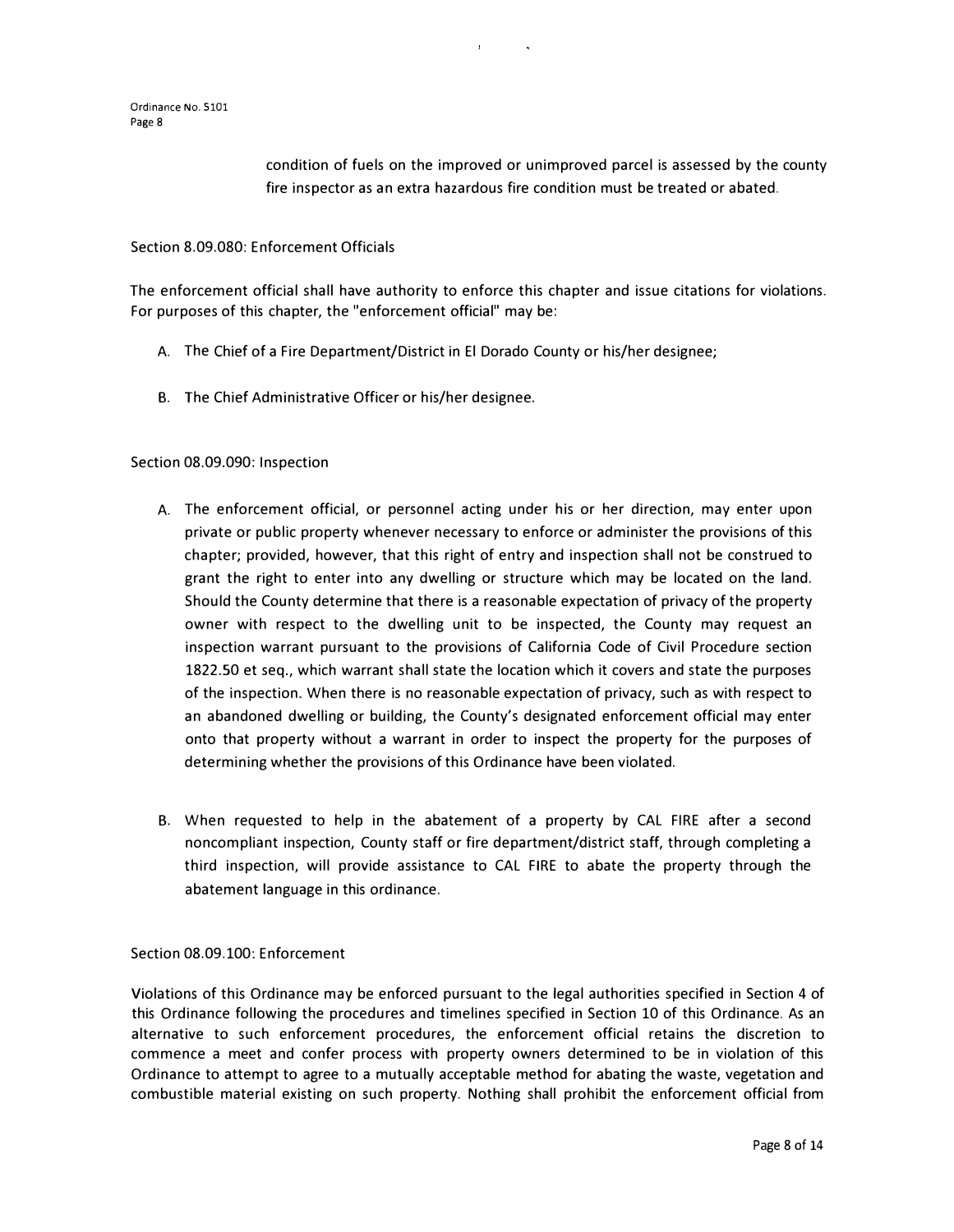issuing a hazard abatement notice to a property owner and following the enforcement procedure specified in Section 10 with respect to property owners who do not agree to a mutually acceptable abatement method after discussions with the enforcement official.

### Section 08.09.110: Enforcement Procedure

- A. Initial Notice of Duty to Remove and Abate Waste, Hazardous Vegetation and Combustible Material:
	- 1. On or before February 15 of each year the enforcement official shall mail written notice to all owners of Parcels within the County emphasis area or countywide stating that all waste, hazardous vegetation and combustible material located on such parcel must be removed and or abated as specified in Section 6 of this Ordinance on or before June 1 of such year. Such written notice can be mailed to any owner countywide when inspection of the parcel by the enforcement official reveals a violation of this Ordinance. Notice shall be mailed within 15 days after the discovery of such violation by the enforcement official.
- B. Hazard Abatement Notice:

If the meet and confer process described in Section 08.09.100 does not occur or does not result in abatement and removal of waste, hazardous vegetation and/or combustible material, the enforcement official may commence proceedings to enforce the provisions of this Ordinance when a violation is identified due to: (a) the failure of an owner of an Unimproved Parcel to remove and abate all waste, hazardous vegetation and combustible material on or before June 1 pursuant to the Notice specified in section 9 A, or (b) the failure of an owner of an Improved Parcel to remove and abate all waste, hazardous vegetation and combustible material within the time specified in the Notice described in Section 10 A. Enforcement proceedings are commenced by the mailing of a Hazard Abatement Notice in the manner prescribed as follows: The enforcement official shall mail the Hazard Abatement Notice to each person or entity that has an ownership interest in the parcel to which the violation pertains. Ownership interest shall be determined based on the last equalized assessment roll available on the date of mailing of the Hazard Abatement Notice. Notification may also be accomplished by posting the Hazard Abatement Notice on the property if the owner's mailing address is not available or not current.

- C. The contents of the Hazard Abatement Notice shall include the following:
	- 1. A description of the property by reference to the assessor's parcel number as used in the records of the county assessor, and by reference to the common name of a street or road upon which the property abuts, if the property abuts upon a road or street;
	- 2. A statement that there are weeds, grasses, hazardous vegetation, waste and/or combustible materials upon the property;
	- 3. A request that such weeds, grasses, hazardous vegetation, waste and/or combustible materials be removed or abated by June 1, which shall not be less than 15 calendar days following the mailing or posting of the notice;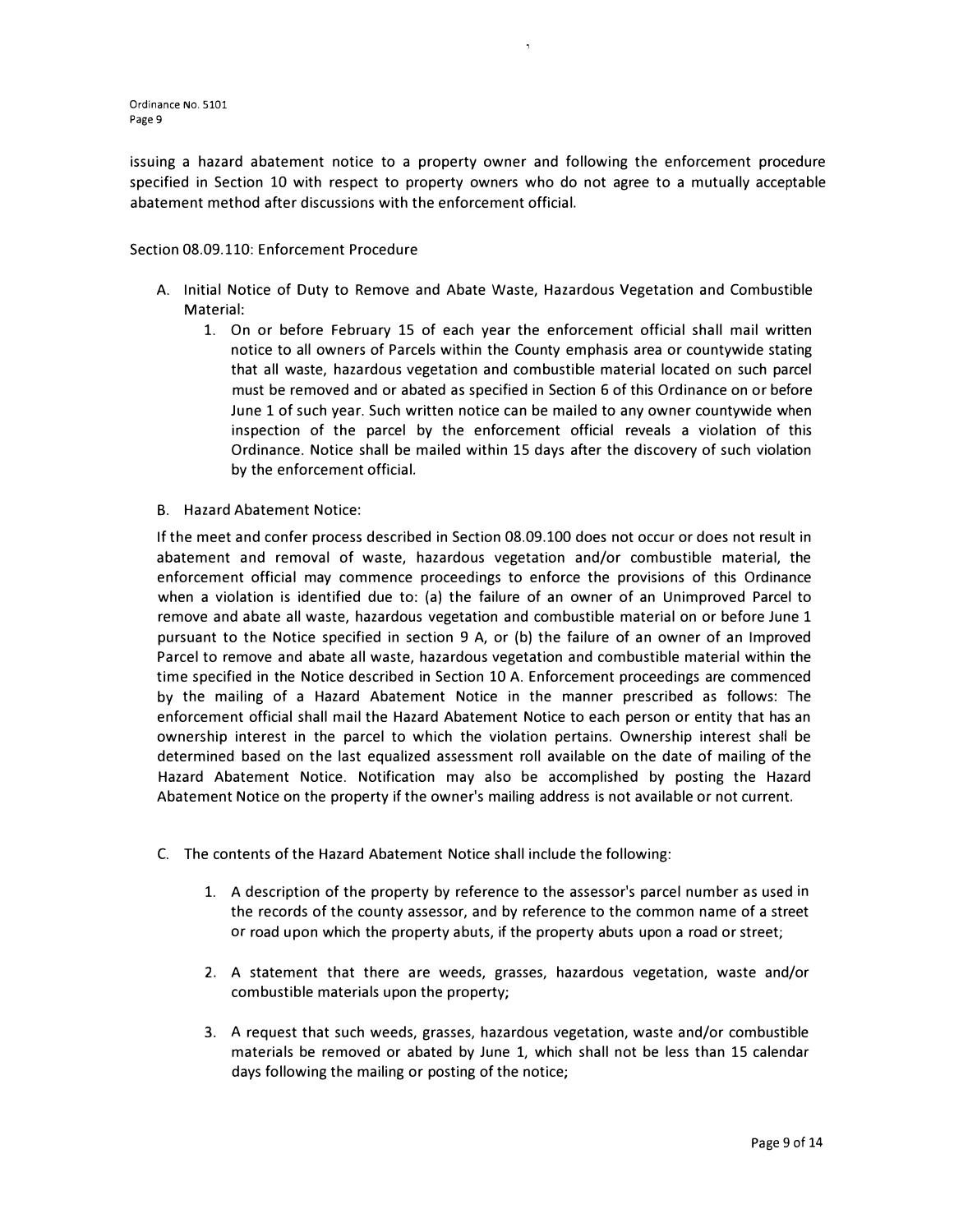- 4. A statement that if such weeds, grasses, hazardous vegetation, waste and/or combustible materials are not removed or abated by the property owner by June 1, that such materials may be removed under authority of the County , and the costs of such removal and abatement may be made a legal charge against the owner or owners of the property, a lien imposed on and recorded against the property in the amount of such costs, and such costs referred to the County Auditor for collection together with property taxes on such property pursuant to the provisions of Health and Safety Code Sections 14875 through 14931, and Government Code Section 25845;
- 5. A statement referencing the right of the property owner to appeal the issuance of the Hazard Abatement Notice pursuant to Section 10 hereof; and
- 6. With respect to notices which are posted, a title which reads "Notice to Remove Weeds, Grass, Hazardous Vegetation, Waste and/or Other Combustible Materials," the letters of the foregoing title to be not less than one inch in height.
- 7. Notices which are posted shall be conspicuously posted in front of the property, or if the property has no frontage upon a road or street, then upon a portion of the property nearest to a road or a street most likely to give actual notice to the owner. Notices shall be posted not more than 100 feet in distance apart upon property with more than 200 feet of frontage, and at least one notice shall be posted on each parcel with 200 or less feet of frontage.
- 8. Such Hazard Abatement Notice also will be sent by certified mail to the property owner of such parcel as her or his name appears on the last equalized assessment roll and to the address shown on such assessment roll.

#### Section 08.09.120: Appeals Procedure

Any person or entity, who is adversely affected by the Hazard Abatement Notice specified in Section 9, may appeal such Hazard Abatement Notice to the Hearing Officer within fifteen {15) calendar days of the postmark on the Hazard Abatement Notice by filing a written appeal with the enforcement official. Timely appeal shall stay any further action for removal or abatement until the date set for hearing, unless the weeds, hazardous vegetation, waste or combustible material at issue presents an imminent fire hazard within 100 feet of any structure. The enforcement official shall set the matter for hearing before the Hearing Officer. The enforcement official shall notify the Appellant by certified mail of the date and time set for such hearing, at least fifteen (15) days prior to said date. If the Appellant resides outside the County, such Notice of Hearing shall be mailed to the Appellant at least twenty (20) days prior to the date set for the hearing. The Appellant shall have the right to appear in person or by agent, designated in writing, at the hearing, and present oral, written, and/or photographic evidence. The Hearing Officer shall issue its order denying or granting the appeal, which shall be in writing and be issued within fifteen (15) days of the date of the hearing. The decision of the Hearing Officer shall be final. Following the hearing notification deadline, the parcel shall be abated within seven (7) days. If abatement has not occurred with the seven (7) days, the County may abate the nuisance. If the property owner is showing progress with cleaning/treatment of the property (e.g. is in the process of cleaning/treatment of the property or has a date for a contractor to complete work) then the inspector can work with the property owner before having the property abated.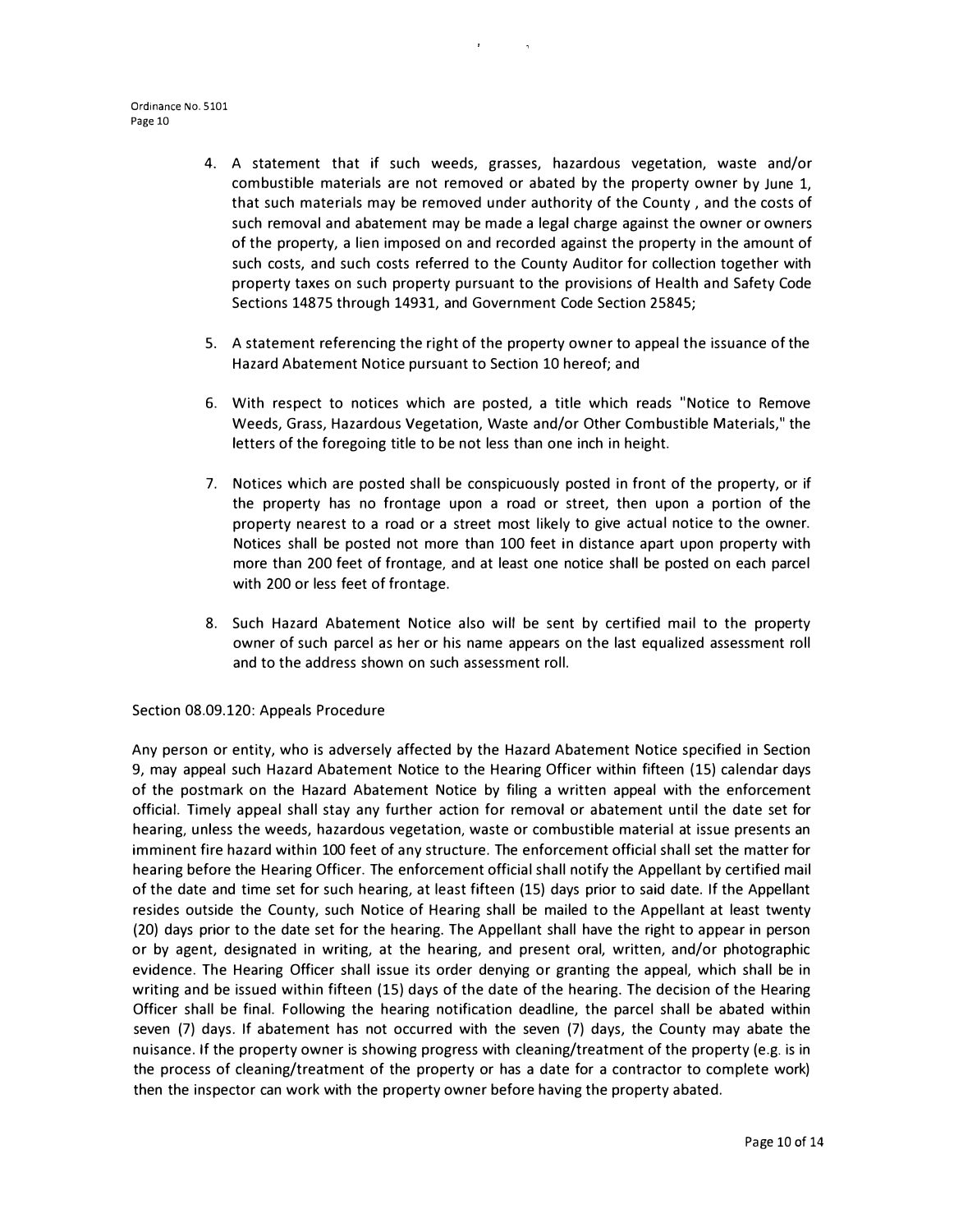#### Section 08.09.130: Seasonal Designation

In the case of a parcel containing a fire hazard where it has been necessary for the County to abate the nuisance in two (2) consecutive years, and the fire hazard is seasonal or recurring, it shall be the decision of the fire inspector to declare the lot a seasonal public nuisance and the fire hazards may be abated thereafter without the necessity of further hearing.

Section 08.09.140: Removal of Hazardous Vegetation and Combustible Material

If, by June 1 of any year as specified in the original Hazard Abatement Notice, or as extended in cases of appeal, or as specified by the County Board of Supervisors , compliance with this Ordinance has not been accomplished, the enforcement official or her/his designee may order that waste, hazardous vegetation or other combustible material located on the property be removed by public officers and/or employees of the County, or may cause such removal to be carried out by a private contractor selected by the County.

Section 08.09.150: Collection of Costs for Abatement

- A. When proceedings under this chapter result in the removal of weeds, grasses, hazardous vegetation, waste or combustible material from property by the County or its agents or contractors due to the refusal of a property owner to comply with this Ordinance, all costs incurred by the County in performing such removal may be assessed against the property. Such costs shall include the costs of labor, materials and equipment furnished by the County in removing such waste, hazardous vegetation and/or combustible material; the costs incurred by the County for payments to an independent contractor to remove such waste, hazardous vegetation and combustible material from the property; all administrative costs incurred by the County in removing such waste, hazardous vegetation and combustible material including actual costs of investigation, property inspection, boundary determination, measurement, clerical costs, related attorneys' fees, and administrative overhead costs for supervision, insurance, costs of publication, mailing and posting of notices; preparation of contracts with independent contractors to perform the abatement work; review of bids by contractors; administration of contracts for abatement activities; and other budgeted overhead items. If waste, weeds, hazardous vegetation and/or combustible material are ultimately removed from the property by the property owner subsequent to the deadline for removal specified in any Hazard Abatement Notice issued by the County, the County shall be entitled under this Ordinance to assess against the property all such costs incurred securing such compliance with this Ordinance by the property owner up to and including the final date of compliance.
- B. The enforcement official shall keep an account of such administrative and removal costs of abatement, and shall submit to the Board of Supervisors for confirmation an itemized written report showing such unpaid costs and their proposed assessment to the respective properties subject to the Hazard Abatement Notice. The report shall be filed with the Clerk to the Board of Supervisors not less than 15 calendar days in advance of the confirmation hearing required below.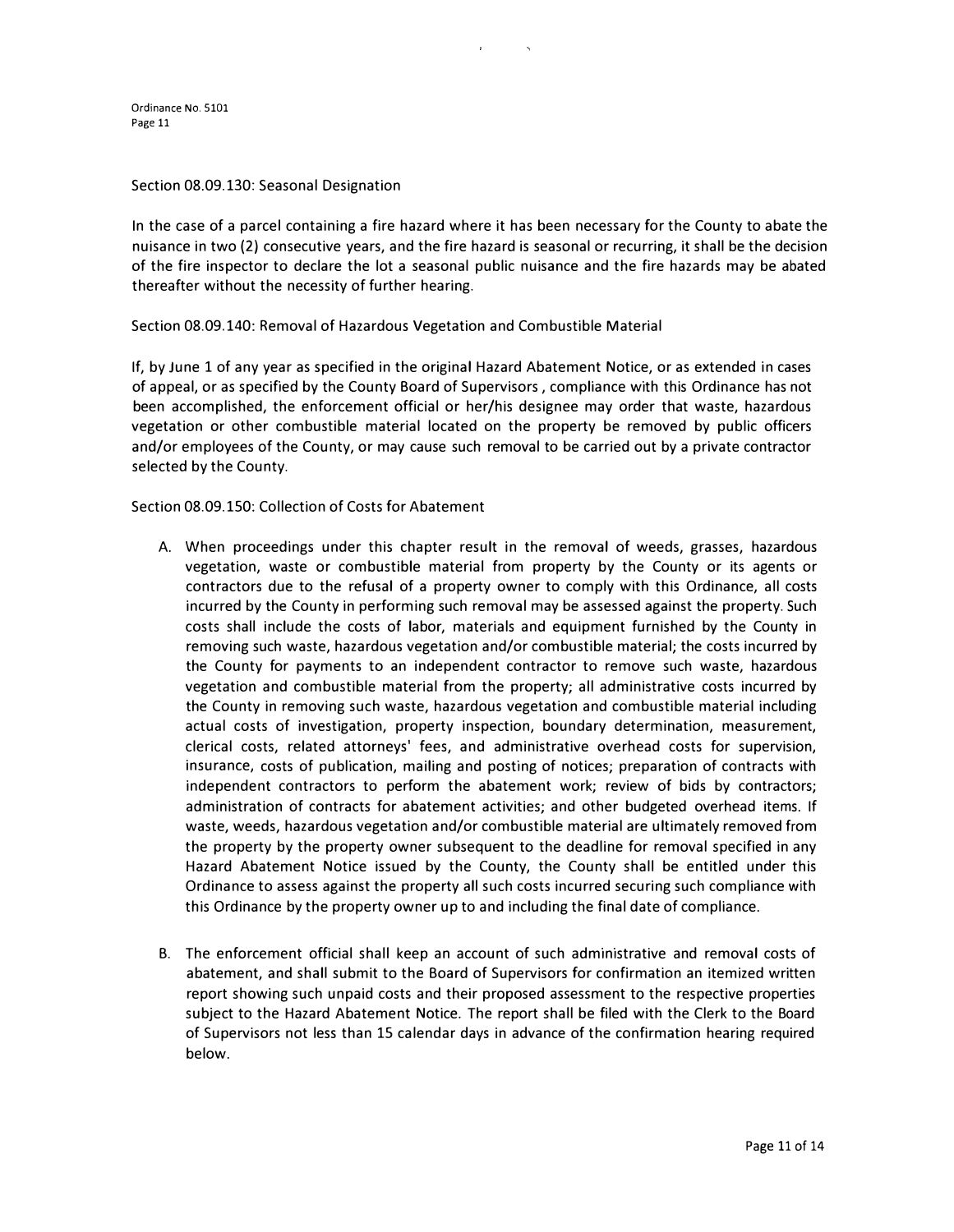- C. Upon receipt of the report, a public hearing shall be scheduled in June to receive any protests and to confirm the cost report. A statement of the proposed costs and notice of the time, date and place of the hearing, together with reference to the report on file with the clerk, shall be mailed to the owner or owners of each parcel of property proposed to be assessed as shown on the last equalized assessment roll available on the date of mailing of the notice to the address or addresses of the owner or owners shown on the roll or any other address or addresses ascertained to be more accurate. Such notice shall be mailed not less than 15 calendar days in advance of the hearing.
- D. Notice of the time, date and place of the public hearing by the Board shall be published once in a newspaper of general circulation published within the County. With respect to each property proposed to be assessed for which the name of the owner or owners is not shown on the last equalized assessment roll, or no address for an owner is shown on the last equalized assessment roll, the notice shall show the name or names of the owner or owners as such name or names are shown on the last equalized assessment roll, the assessor's parcel number, the street address of the property if the property has an address and the address is known to the enforcement official, the name of the street or road upon which such property abuts if the property abuts upon a street or road, the amount of the proposed assessment and reference to the report on file with the enforcement official. Such publication shall be made not less than 15 calendar days in advance of the hearing.
- E. At the time fixed for receiving and considering the report, the County Board of Supervisors shall conduct a public hearing and shall receive and consider any objections from members of the general public or property owners liable to be assessed for the costs of abatement. The County Board of Supervisors may continue the hearing and delegate to the vegetation management hearing officer or his or her designee the responsibility of hearing individual protests and submitting a recommendation with respect thereto; provided, that the County Board of Supervisors provides an opportunity for individual consideration of each property upon which abatement activities have been conducted by the County upon receipt of a recommendation by the County Board of Supervisors may modify the report if it is deemed necessary. The County Board of Supervisors shall then confirm the report by motion or resolution.

Section 08.09.160: Levying of Abatement Costs Against Property

A. The costs of abatement incurred by the County once approved by resolution of the County Board of Supervisors shall be mailed to the owner of the property by July 1 demanding payment within thirty (30) days of the date of mailing, or by August 1. If the costs as confirmed are not paid by the responsible property owner by August 1, or within 30 days of the date of mailing of the notice, whichever is later, such costs shall be assessed against the parcel of land as a nuisance abatement lien in accordance with Health and Safety Code Sections 14875 through 14931, Government Code Section 25845.:. The Notice of Lien shall, at a minimum, identify the record owner or possessor of the property, set forth the last known address of the record owner or possessor, set forth the date upon which the abatement of the nuisance was ordered by the County Board of Supervisors and the date that the abatement was complete, and include a description of the real property subject to the lien and the amount of the abatement cost constituting the lien. Recordation of a Notice of Abatement Lien pursuant to this Section shall have the same effect as recordation of a money judgment recorded pursuant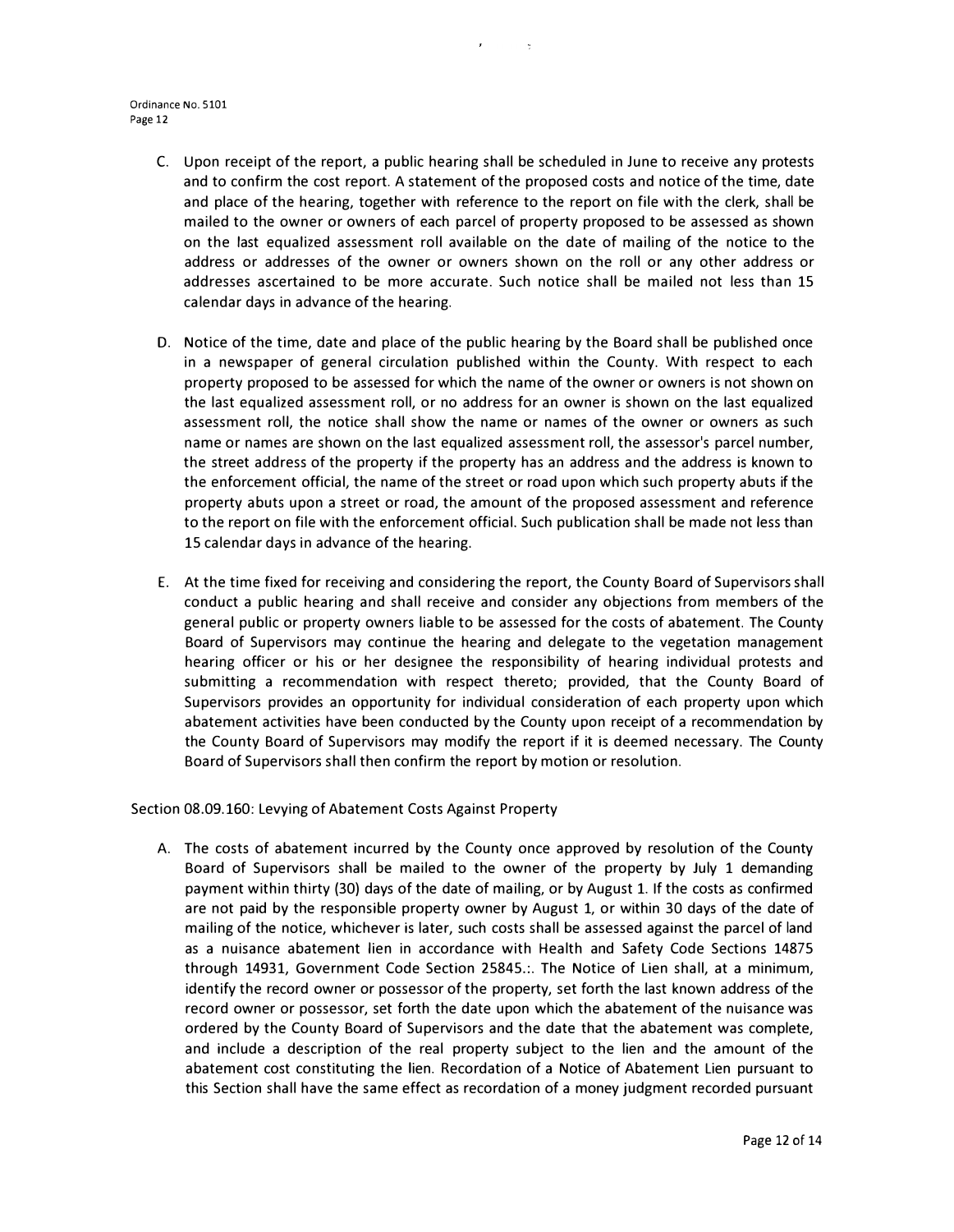to Code of Civil Procedure Section 697.310 et seq., and shall create a lien which has the same priority as a judgment lien on real property which shall continue in effect until released. On the order of the County Board of Supervisors, or any designee of the County of Board of Supervisors, an abatement lien created under this Ordinance may be released or subordinated in the same manner as a judgment lien on real property may be released or subordinated.

 $\mathbf{1}$ 

B. As an alternative to, or in addition to the lien procedure detailed in subsection A above, the abatement costs incurred by the County may be levied against the parcel of land subject to abatement activities by the County as a real property assessment in accordance with Health and Safety Code Division 12, Part 5, Chapter 4, Article 3 commencing with 14912 and 14915-14919 and Government Code Section 25845. Any assessment imposed on real property pursuant to this Section may be collected at the same time and in the same manner as ordinary real property taxes are collected by the County of El Dorado, and shall be subject to the same penalties and the same procedure and sale in case of delinquency as is provided for ordinary real property taxes. Notice of any assessment that is levied on real property pursuant to this Section shall be given to the property owner by certified mail from County, and shall contain the information set forth in Health and Safety Code Division 12, Part 5, Chapter 4, Article 3 commencing with 14912 and 14915-14919 and Section 25845 of the Government Code. The County shall transmit the notice of such assessment levied on real property pursuant to this Section to the County Auditor-Controller of El Dorado County with instructions to collect the assessment on the real property tax rolls for the ensuing fiscal year. Such notice shall be transmitted to the County Auditor-Controller prior to August 10 in any fiscal year.

Section 08.09.170: Penalty - Infraction

- A. Notwithstanding the provisions of any other section of this code, violation of any of the provisions of this chapter, or failure to comply with any of the regulatory requirements of this chapter, is an infraction.
- B. Every violation of this chapter is punishable by:
	- 1. A fine not exceeding \$100.00 for the first violation;
	- 2. A fine not exceeding \$200.00 for the second violation within three (3) years; and
	- 3. A fine not exceeding \$500.00 for each additional violation within three (3) years.

Section 08.09.180: Effective Date and Publication

This Ordinance shall take effect thirty (30) days after its adoption. The El Dorado County Clerk to the Board of Supervisors is directed to publish this Ordinance as adopted in a newspaper of general circulation in the County. In lieu of publication of the full text of the Ordinance within fifteen (15) days after its passage, a summary of the Ordinance may be published at least five (5) days prior to and fifteen (15) days after adoption by the County Board of Supervisors and a certified copy shall be posted in the